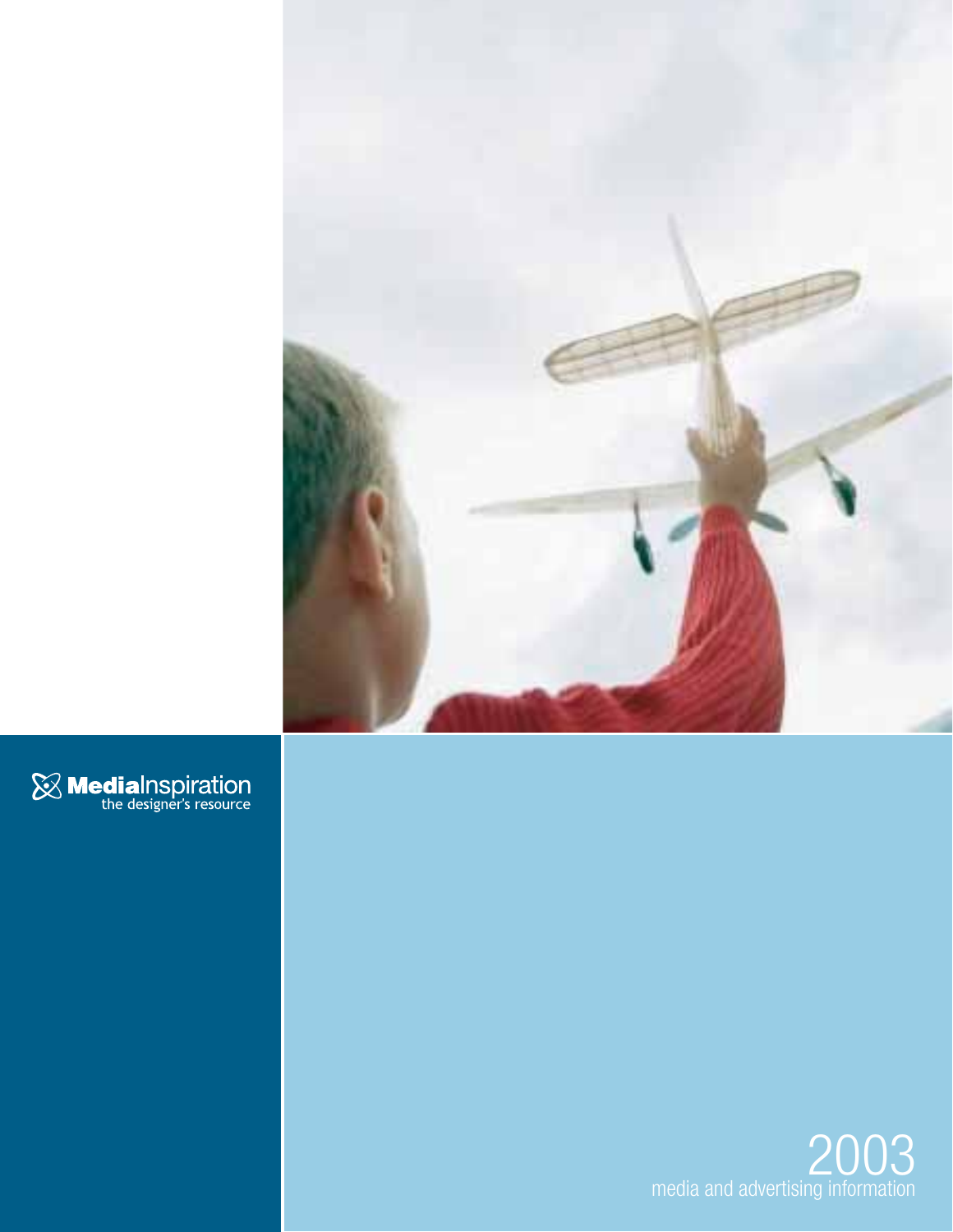

# media information



# **About Media Inspiration**

Media Inspiration caters to a variety of users that range from web developers, graphic designers, photographers, producers, art directors and other creative types under the banner of new media.



Launched in early 1999 by Founder Phil De Paulis, it has been a resource centre for designers accross the globe. Geared towards its users the site has become a intircal tool for designers seeking inspiration on the web.

Published monthly and committed to bringing its users the latest and most innovative design-related resources on the internet it has been featured in various publications and has been rated one of the most frequented web design portals on the web. It provides designers with that "spark" of creativity at their time of need.

Using the internet as their platform of communication to the design community. The site

incorporates a large database of design related links, galleries, book reviews, product reviews, and a live chat appropriately titled: "Interact".

Media Inspiration has developed relationships with partners that have become a valuable part of the web site's success. From providing hosting, prizes and discounts on their products, the partners provide the site's users with a great win and some great deals at the same time too.

Media Inspiration continues to try and please its most important audience, its users. For further information do not hesitate to contact us at mediarelations@mediainspiration.com



# YAHOO!

"This site rocks, plain and simple. A group of like-minded designers have scoured the web to bring us lucky viewers over 600 examples of challenging, creative web design. From goofy font archives to modem-crushing Shockwave demos, stock photo exhibits to facegenerators (just look), this eclectic collection of online eye-candy features something for everyone. If you're not sure where to start, check out the top-rated sites."

# pple

"This combination showcase and resource portal is a sure cure for any designer seeking inspiration or visual stimulation."

"Born of the designer's need for constant creative and instructional nourishment, this site includes more than 600 links that will keep you sated for a good while. Included are links to exceptional personal portfolios, experimental sites, Flash sites and also practical resources like technology tutorials and Web resources."

# **SCENE 360**

"Scene360 talks with twenty-three highly influential zines and design portals on the internet. In pursue of revealing what goes beyond the scenes of a site..."

Media Inspiration founder Phil De Paulis contributes his thoughts and ideas about the design community at large.